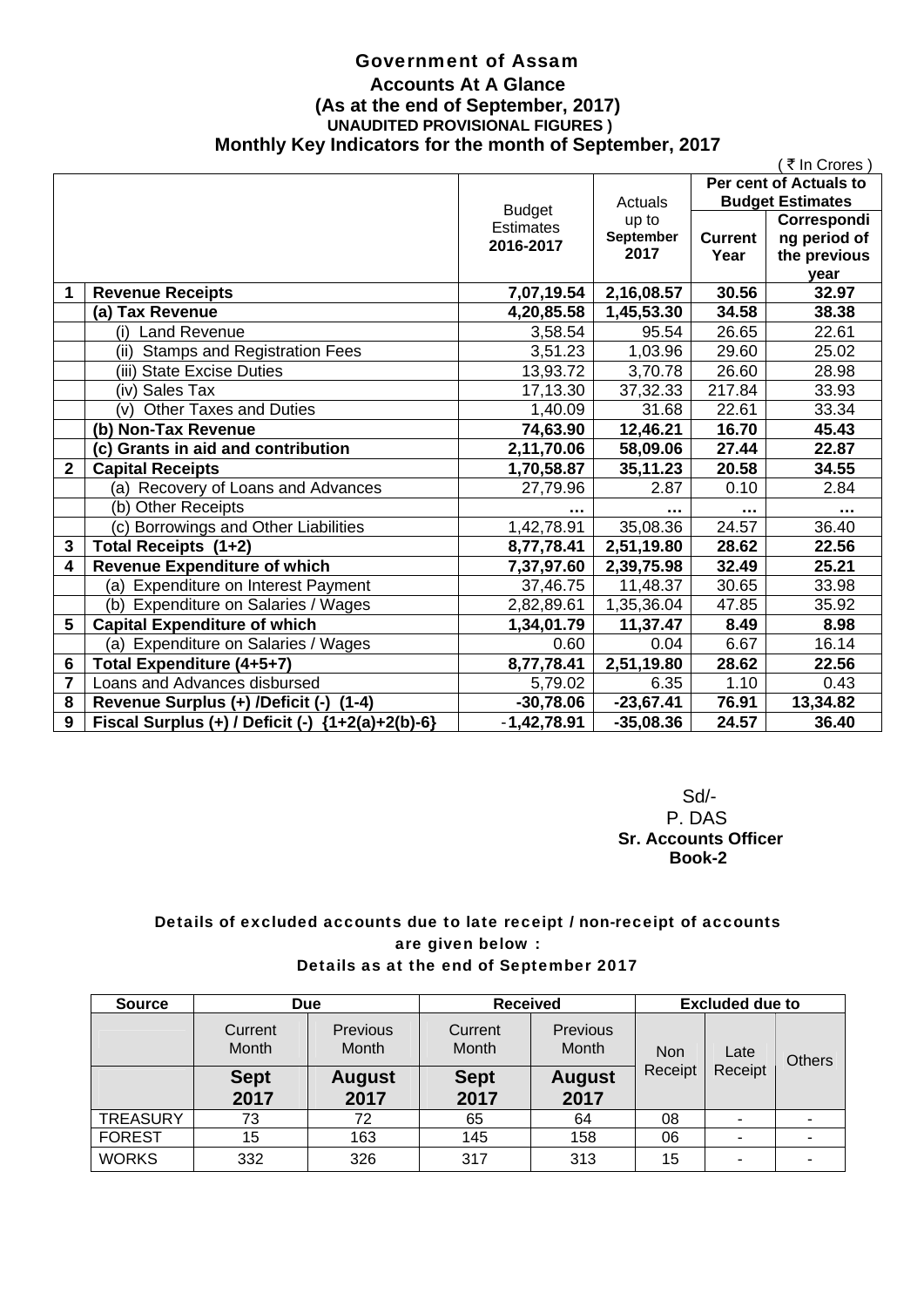## Monthly trend of **TAX REVENUE**  ( Refer to Item No. 1 (a) of Monthly Accounts at a Glance )

|                  |                |                    |                | ∶₹ In crores `     |
|------------------|----------------|--------------------|----------------|--------------------|
|                  | 2017-18        |                    | 2016-17        |                    |
| <b>Months</b>    | <b>MONTHLY</b> | <b>PROGRESSIVE</b> | <b>MONTHLY</b> | <b>PROGRESSIVE</b> |
| <b>APRIL</b>     | 1.086.22       | 1.086.22           | 2,177.07       | 2.177.07           |
| <b>MAY</b>       | 4.250.07       | 5,336.29           | 2,193.61       | 4,370.68           |
| <b>JUNE</b>      | 2.662.84       | 7,999.13           | 2,214.93       | 6.858.61           |
| <b>JULY</b>      | 1.784.45       | 9,783.58           | 2,209.20       | 8.794.81           |
| <b>AUGUST</b>    | 1,723.13       | 11,506.71          | 2,216.56       | 11,011.37          |
| <b>SEPTEMBER</b> | 3,046.59       | 14,553.30          | 2,258.27       | 13,269.64          |
| <b>OCTOBER</b>   |                |                    | 2,304.63       | 15,574.27          |
| <b>NOVEMBER</b>  |                |                    | 1,728.83       | 17,303.10          |
| <b>DECEMBER</b>  |                |                    | 3,854.86       | 21,157.96          |
| <b>JANUARY</b>   |                |                    | 1,612.47       | 22,770.43          |
| <b>FEBRUARY</b>  |                |                    | 2,048.89       | 24,819.32          |
| <b>MARCH</b>     |                |                    | 7,448.88       | 32,268.20          |

**Note :** As the details of excluded accounts are not likely to be the same for the current and corresponding periods, the comparison will be indicative only. For details of excluded accounts, reference to Accounts at a Glance is invited.

### Monthly trend of **NON-TAX REVENUE**  ( Refer to Item No. 1 (b) of Monthly Accounts at a Glance )

|                  |                |                    |                | ∶₹ In crores )     |
|------------------|----------------|--------------------|----------------|--------------------|
| <b>Months</b>    | 2017-18        |                    | 2016-17        |                    |
|                  | <b>MONTHLY</b> | <b>PROGRESSIVE</b> | <b>MONTHLY</b> | <b>PROGRESSIVE</b> |
| <b>APRIL</b>     | 192.25         | 192.25             | 166.18         | 166.18             |
| <b>MAY</b>       | 205.65         | 397.90             | 186.78         | 352.96             |
| <b>JUNE</b>      | 229.26         | 627.16             | 219.41         | 572.37             |
| <b>JULY</b>      | 178.15         | 805.31             | 198.40         | 770.77             |
| <b>AUGUST</b>    | 338.46         | 1,143.77           | 1,660.97       | 2,431.74           |
| <b>SEPTEMBER</b> | 102.44         | 1,246.21           | 224.28         | 2,656.02           |
| <b>OCTOBER</b>   |                |                    | 237.71         | 2,893.73           |
| <b>NOVEMBER</b>  |                |                    | 279.25         | 3,172.98           |
| <b>DECEMBER</b>  |                |                    | 257.19         | 3,430.17           |
| <b>JANUARY</b>   |                |                    | 264.67         | 3,694.84           |
| <b>FEBRUARY</b>  |                |                    | 98.89          | 3,793.73           |
| <b>MARCH</b>     |                |                    | 514.05         | 4,307.78           |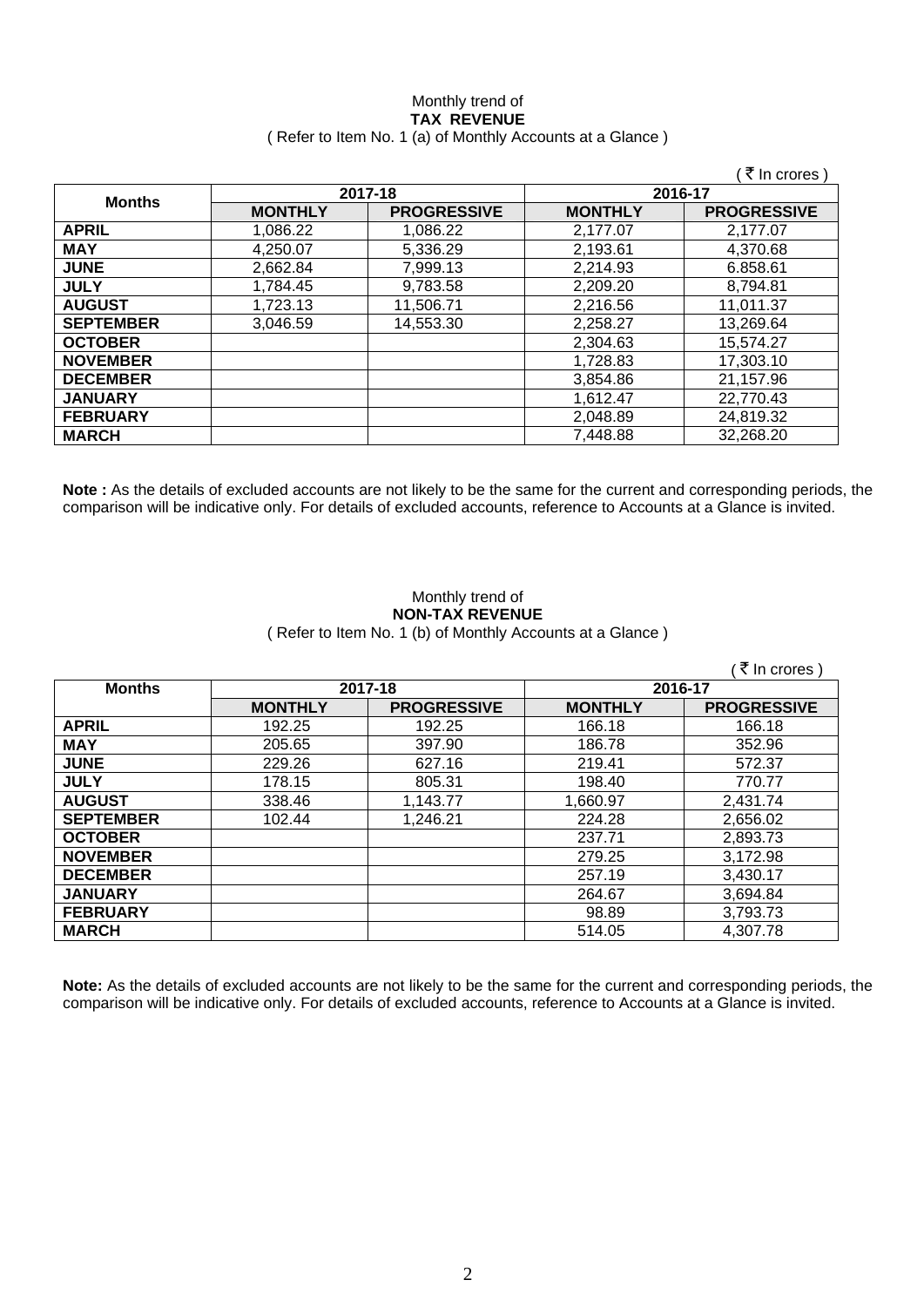## Monthly trend of **GRANTS-IN-AID AND CONTRIBUTION**

( Refer to Item No. 1 (c) of Monthly Accounts at a Glance )

|                  |                |                    |                | ं ₹ In crores )    |
|------------------|----------------|--------------------|----------------|--------------------|
| <b>Months</b>    | 2017-18        |                    |                | 2016-17            |
|                  | <b>MONTHLY</b> | <b>PROGRESSIVE</b> | <b>MONTHLY</b> | <b>PROGRESSIVE</b> |
| <b>APRIL</b>     | 0.00           | 0.00               | 443.89         | 443.89             |
| <b>MAY</b>       | 1,045.17       | 1,045.17           | 781.92         | 1,225.81           |
| <b>JUNE</b>      | 1,054.06       | 2,099.23           | 908.51         | 2,134.32           |
| <b>JULY</b>      | 2.086.29       | 4,185.52           | 1,104.10       | 3,238.42           |
| <b>AUGUST</b>    | 1,002.04       | 5,187.56           | 515.02         | 3,753.44           |
| <b>SEPTEMBER</b> | 621.50         | 5,809.06           | 2,138.89       | 5,892.33           |
| <b>OCTOBER</b>   |                |                    | 406.10         | 6,298.43           |
| <b>NOVEMBER</b>  |                |                    | 500.94         | 6,799.37           |
| <b>DECEMBER</b>  |                |                    | 948.64         | 7,748.01           |
| <b>JANUARY</b>   |                |                    | 458.34         | 8,206.35           |
| <b>FEBRUARY</b>  |                |                    | 901.98         | 9,108.33           |
| <b>MARCH</b>     |                |                    | 3,431.75       | 12,540.08          |

**Note :** As the details of excluded accounts are not likely to be the same for the current and corresponding periods, the comparison will be indicative only. For details of excluded accounts, reference to Accounts at a Glance is invited.

## Monthly trend of **RECOVERY OF LOANS AND ADVANCES**  ( Refer to Item No. 2 (a) of Monthly Accounts at a Glance )

|                  |                |                    |                | ₹ In crores        |
|------------------|----------------|--------------------|----------------|--------------------|
| <b>Months</b>    | 2017-18        |                    | 2016-17        |                    |
|                  | <b>MONTHLY</b> | <b>PROGRESSIVE</b> | <b>MONTHLY</b> | <b>PROGRESSIVE</b> |
| <b>APRIL</b>     | 1.06           | 1.06               | 0.41           | 0.41               |
| <b>MAY</b>       | 0.28           | 1.34               | 1.04           | 1.45               |
| <b>JUNE</b>      | 0.50           | 1.84               | 1.00           | 2.45               |
| <b>JULY</b>      | 0.33           | 2.17               | 13.14          | 15.59              |
| <b>AUGUST</b>    | 0.32           | 2.49               | 0.36           | 15.95              |
| <b>SEPTEMBER</b> | 0.38           | 2.87               | 0.24           | 16.18              |
| <b>OCTOBER</b>   |                |                    | 0.22           | 16.40              |
| <b>NOVEMBER</b>  |                |                    | 0.22           | 16.62              |
| <b>DECEMBER</b>  |                |                    | 2.88           | 19.50              |
| <b>JANUARY</b>   |                |                    | 0.61           | 20.11              |
| <b>FEBRUARY</b>  |                |                    | 0.16           | 20.27              |
| <b>MARCH</b>     |                |                    | 0.36           | 20.63              |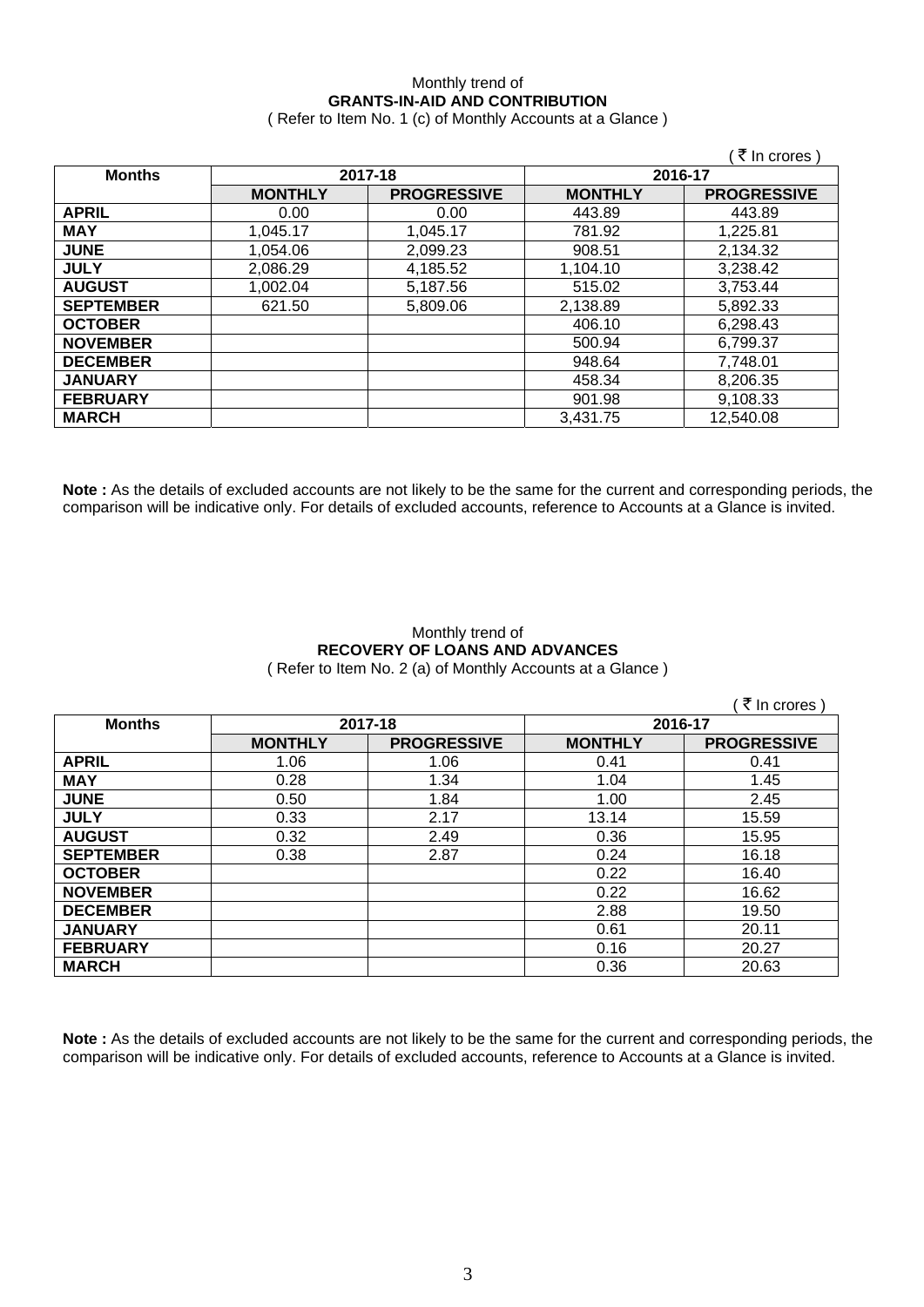## Monthly trend of **OTHER RECEIPTS**  ( Refer to Item No. 2 (b) of Monthly Accounts at a Glance )

|                  |                |                    |                | ∶ ₹ In crores)     |
|------------------|----------------|--------------------|----------------|--------------------|
| <b>Months</b>    | 2017-18        |                    | 2016-17        |                    |
|                  | <b>MONTHLY</b> | <b>PROGRESSIVE</b> | <b>MONTHLY</b> | <b>PROGRESSIVE</b> |
| <b>APRIL</b>     | 0.00           | 0.00               | 0.00           | 0.00               |
| <b>MAY</b>       | 0.00           | 0.00               | 0.00           | 0.00               |
| <b>JUNE</b>      | 0.00           | 0.00               | 0.00           | 0.00               |
| <b>JULY</b>      | 0.00           | 0.00               | 0.00           | 0.00               |
| <b>AUGUST</b>    | 0.00           | 0.00               | 0.00           | 0.00               |
| <b>SEPTEMBER</b> | 0.00           | 0.00               | 0.00           | 0.00               |
| <b>OCTOBER</b>   |                |                    | 0.00           | 0.00               |
| <b>NOVEMBER</b>  |                |                    | 0.00           | 0.00               |
| <b>DECEMBER</b>  |                |                    | 0.00           | 0.00               |
| <b>JANUARY</b>   |                |                    | 0.00           | 0.00               |
| <b>FEBRUARY</b>  |                |                    | 0.00           | 0.00               |
| <b>MARCH</b>     |                |                    | 0.00           | 0.00               |

**Note :** As the details of excluded accounts are not likely to be the same for the current and corresponding periods, the comparison will be indicative only. For details of excluded accounts, reference to Accounts at a Glance is invited.

## Monthly trend of **BORROWINGS AND OTHER LIABILITIES**  ( Refer to Item No. 2 (c) of Monthly Accounts at a Glance )

|                  |                |                    |                | ∶₹ In crores )     |
|------------------|----------------|--------------------|----------------|--------------------|
| <b>Months</b>    | 2017-18        |                    |                | 2016-17            |
|                  | <b>MONTHLY</b> | <b>PROGRESSIVE</b> | <b>MONTHLY</b> | <b>PROGRESSIVE</b> |
| <b>APRIL</b>     | 1,199.78       | 1,199.78           | $-868.08$      | $-868.08$          |
| <b>MAY</b>       | $-3,095.96$    | $-1,896.18$        | 54.76          | $-813.32$          |
| <b>JUNE</b>      | 128.88         | $-1,767.30$        | $-848.10$      | $-1661.42$         |
| <b>JULY</b>      | 1,127.10       | $-640.20$          | $-858.89$      | $-2,520.31$        |
| <b>AUGUST</b>    | 1,972.65       | 1,332.45           | $-366.39$      | $-2,886.70$        |
| <b>SEPTEMBER</b> | 2,175.91       | 3,508.36           | $-1,296.01$    | $-4,182.71$        |
| <b>OCTOBER</b>   |                |                    | 1,249.24       | $-2,933.47$        |
| <b>NOVEMBER</b>  |                |                    | 754.47         | $-2,179.00$        |
| <b>DECEMBER</b>  |                |                    | $-108.02$      | $-2,287.02$        |
| <b>JANUARY</b>   |                |                    | 1,999.32       | $-287.70$          |
| <b>FEBRUARY</b>  |                |                    | 1,549.98       | 1,262.28           |
| <b>MARCH</b>     |                |                    | 3,216.23       | 4,478.51           |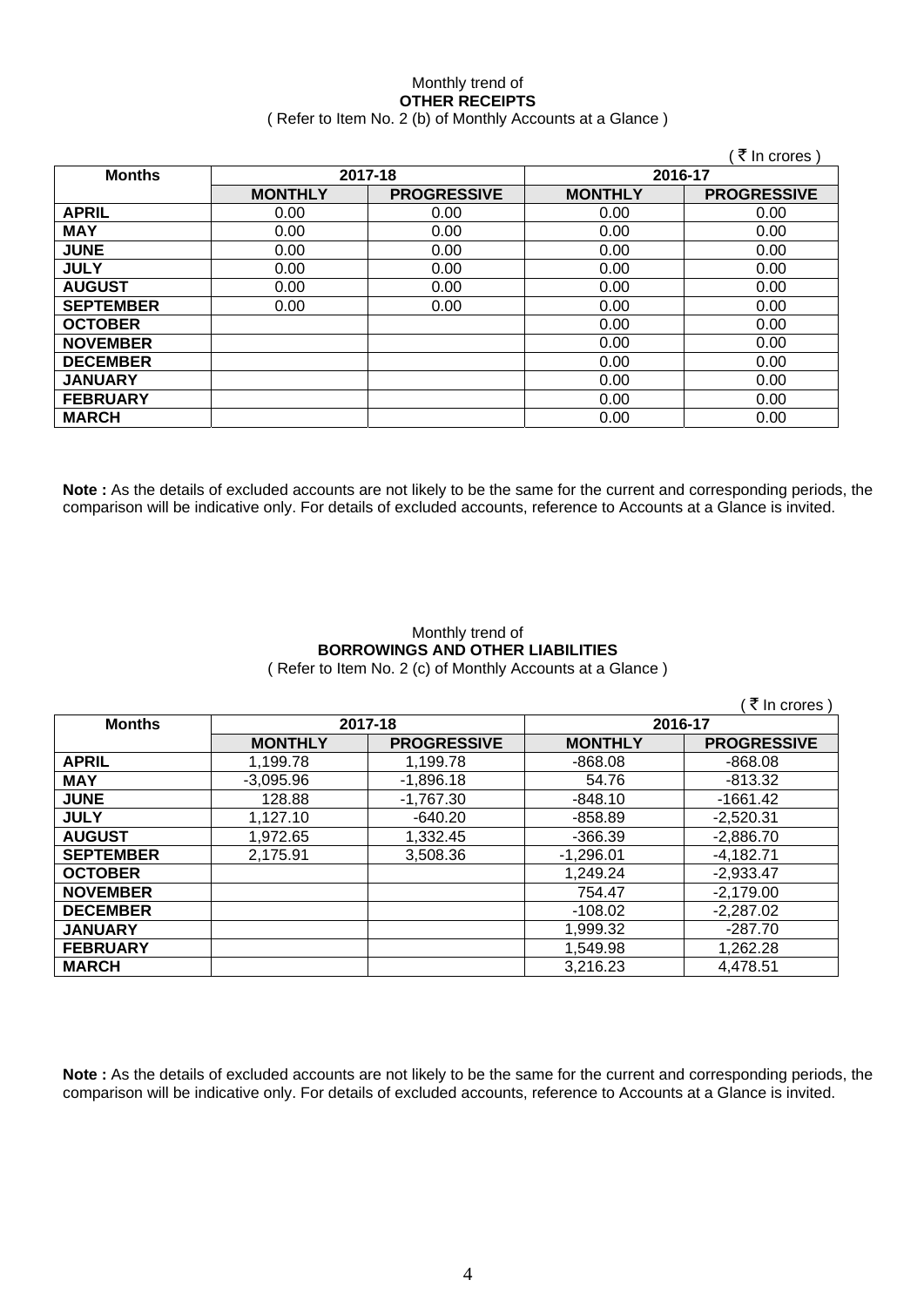## Monthly trend of **TOTAL RECEIPTS**

## ( Refer to Item No. 3 of Monthly Accounts at a Glance )

|                  |                |                    |                | ₹ In crores)       |
|------------------|----------------|--------------------|----------------|--------------------|
| <b>Months</b>    | 2017-18        |                    | 2016-17        |                    |
|                  | <b>MONTHLY</b> | <b>PROGRESSIVE</b> | <b>MONTHLY</b> | <b>PROGRESSIVE</b> |
| <b>APRIL</b>     | 2,479.31       | 2,479.31           | 1,919.47       | 1,919.47           |
| <b>MAY</b>       | 2,405.21       | 4,884.52           | 3,218.11       | 5,137.57           |
| <b>JUNE</b>      | 4,075.54       | 8,960.06           | 2,495.75       | 7,633.33           |
| <b>JULY</b>      | 5,176.32       | 14,136.38          | 2,665.95       | 10,299.28          |
| <b>AUGUST</b>    | 5,036.60       | 19,172.98          | 4,026.52       | 14,325.80          |
| <b>SEPTEMBER</b> | 5,946.82       | 25,119.80          | 3,325.66       | 17,651.46          |
| <b>OCTOBER</b>   |                |                    | 4,197.90       | 21,849.36          |
| <b>NOVEMBER</b>  |                |                    | 3,263.71       | 25,113.07          |
| <b>DECEMBER</b>  |                |                    | 4,955.55       | 30,068.62          |
| <b>JANUARY</b>   |                |                    | 4,335.41       | 34,404.03          |
| <b>FEBRUARY</b>  |                |                    | 4,599.90       | 39,003.93          |
| <b>MARCH</b>     |                |                    | 14,611.27      | 53,615.20          |

**Note** : As the details of excluded accounts are not likely to be the same for the current and corresponding periods, the comparison will be indicative only. For details of excluded accounts, reference to Accounts at a Glance is invited.

## Monthly trend of **EXPENDITURE ON INTEREST PAYMENT**  ( Refer to Item No. 4 (a) of Monthly Accounts at a Glance )

|                  |                |                    |                | ∶₹ In crores )     |
|------------------|----------------|--------------------|----------------|--------------------|
| <b>Months</b>    |                | 2017-18            | 2016-17        |                    |
|                  | <b>MONTHLY</b> | <b>PROGRESSIVE</b> | <b>MONTHLY</b> | <b>PROGRESSIVE</b> |
| <b>APRIL</b>     | 115.65         | 115.65             | 103.52         | 103.52             |
| <b>MAY</b>       | 32.94          | 148.59             | 317.46         | 420.98             |
| <b>JUNE</b>      | 203.98         | 352.57             | -79.86         | 341.12             |
| <b>JULY</b>      | 189.05         | 541.62             | 164.90         | 506.02             |
| <b>AUGUST</b>    | 254.39         | 796.01             | 237.59         | 743.61             |
| <b>SEPTEMBER</b> | 352.36         | 1,148.37           | 347.06         | 1,090.67           |
| <b>OCTOBER</b>   |                |                    | 112.28         | 1,202.95           |
| <b>NOVEMBER</b>  |                |                    | 80.42          | 1,283.37           |
| <b>DECEMBER</b>  |                |                    | 131.78         | 1415.15            |
| <b>JANUARY</b>   |                |                    | 193.15         | 1.608.30           |
| <b>FEBRUARY</b>  |                |                    | 261.49         | 1,869.79           |
| <b>MARCH</b>     |                |                    | 408.14         | 2,277.93           |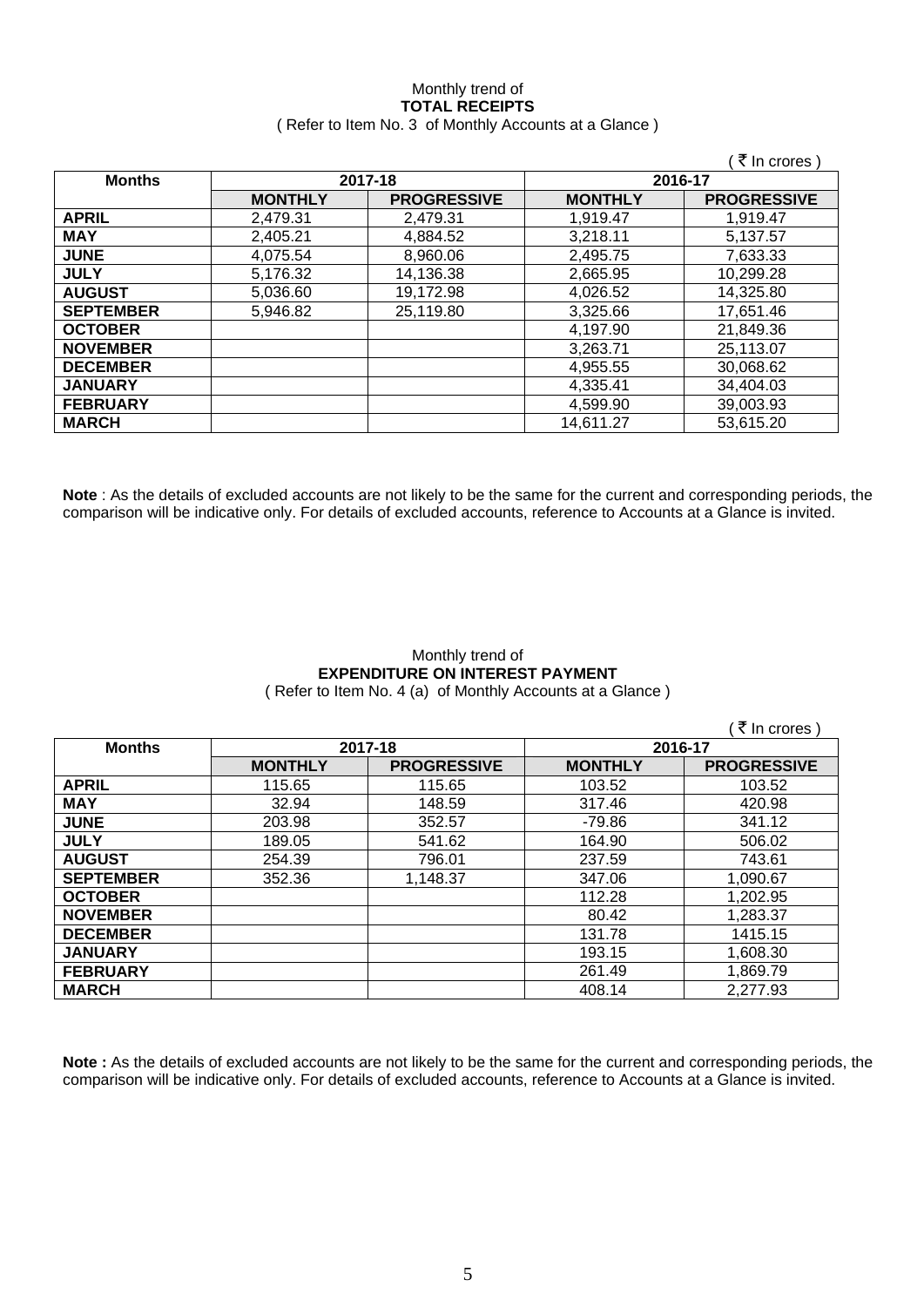# Monthly trend of **REVENUE EXPENDITURE**

|  | (Refer to Item No. 4 of Monthly Accounts at a Glance) |
|--|-------------------------------------------------------|
|--|-------------------------------------------------------|

|                  |                |                    |                | (₹ In crores)      |
|------------------|----------------|--------------------|----------------|--------------------|
|                  | 2017-18        |                    |                | 2016-17            |
| <b>Months</b>    | <b>MONTHLY</b> | <b>PROGRESSIVE</b> | <b>MONTHLY</b> | <b>PROGRESSIVE</b> |
| <b>APRIL</b>     | 2,448.53       | 2,448.53           | 1.914.34       | 1,914.34           |
| <b>MAY</b>       | 2,367.63       | 4,816.16           | 3,033.16       | 4,947.50           |
| <b>JUNE</b>      | 3,928.76       | 8.744.92           | 2,399.21       | 7,346.71           |
| <b>JULY</b>      | 4,880.04       | 13,624.96          | 2,434.50       | 9,781.21           |
| <b>AUGUST</b>    | 4,634.74       | 18,259.70          | 3,803.68       | 13,584.89          |
| <b>SEPTEMBER</b> | 5,716.28       | 23,975.98          | 2,997.54       | 16,582.43          |
| <b>OCTOBER</b>   |                |                    | 3,723.35       | 20,305.78          |
| <b>NOVEMBER</b>  |                |                    | 3.084.90       | 23,390.68          |
| <b>DECEMBER</b>  |                |                    | 4,548.26       | 27,938.94          |
| <b>JANUARY</b>   |                |                    | 3,823.97       | 31,762.91          |
| <b>FEBRUARY</b>  |                |                    | 4,010.77       | 35,773.68          |
| <b>MARCH</b>     |                |                    | 12,164.28      | 47,937.96          |

**Note :** As the details of excluded accounts are not likely to be the same for the current and corresponding periods, the comparison will be indicative only. For details of excluded accounts, reference to Accounts at a Glance is invited.

## Monthly trend of **CAPITAL EXPENDITURE**  ( Refer to Item No. 5 of Monthly Accounts at a Glance )

|                  |                |                    |                | ্ <i>ই</i> In crores ) |
|------------------|----------------|--------------------|----------------|------------------------|
| <b>Months</b>    | 2017-18        |                    | 2016-17        |                        |
|                  | <b>MONTHLY</b> | <b>PROGRESSIVE</b> | <b>MONTHLY</b> | <b>PROGRESSIVE</b>     |
| <b>APRIL</b>     | 29.68          | 29.68              | 5.13           | 5.13                   |
| <b>MAY</b>       | 37.58          | 67.26              | 184.95         | 190.08                 |
| <b>JUNE</b>      | 146.63         | 213.89             | 96.39          | 286.47                 |
| <b>JULY</b>      | 295.83         | 509.72             | 231.44         | 517.91                 |
| <b>AUGUST</b>    | 400.53         | 910.25             | 222.83         | 740.74                 |
| <b>SEPTEMBER</b> | 227.22         | 1.137.47           | 325.83         | 1,066.57               |
| <b>OCTOBER</b>   |                |                    | 463.85         | 1,530.42               |
| <b>NOVEMBER</b>  |                |                    | 178.26         | 1,708.68               |
| <b>DECEMBER</b>  |                |                    | 344.04         | 2,052.72               |
| <b>JANUARY</b>   |                |                    | 477.44         | 2,530.16               |
| <b>FEBRUARY</b>  |                |                    | 271.09         | 2,801.25               |
| <b>MARCH</b>     |                |                    | 2,376.58       | 5,177.83               |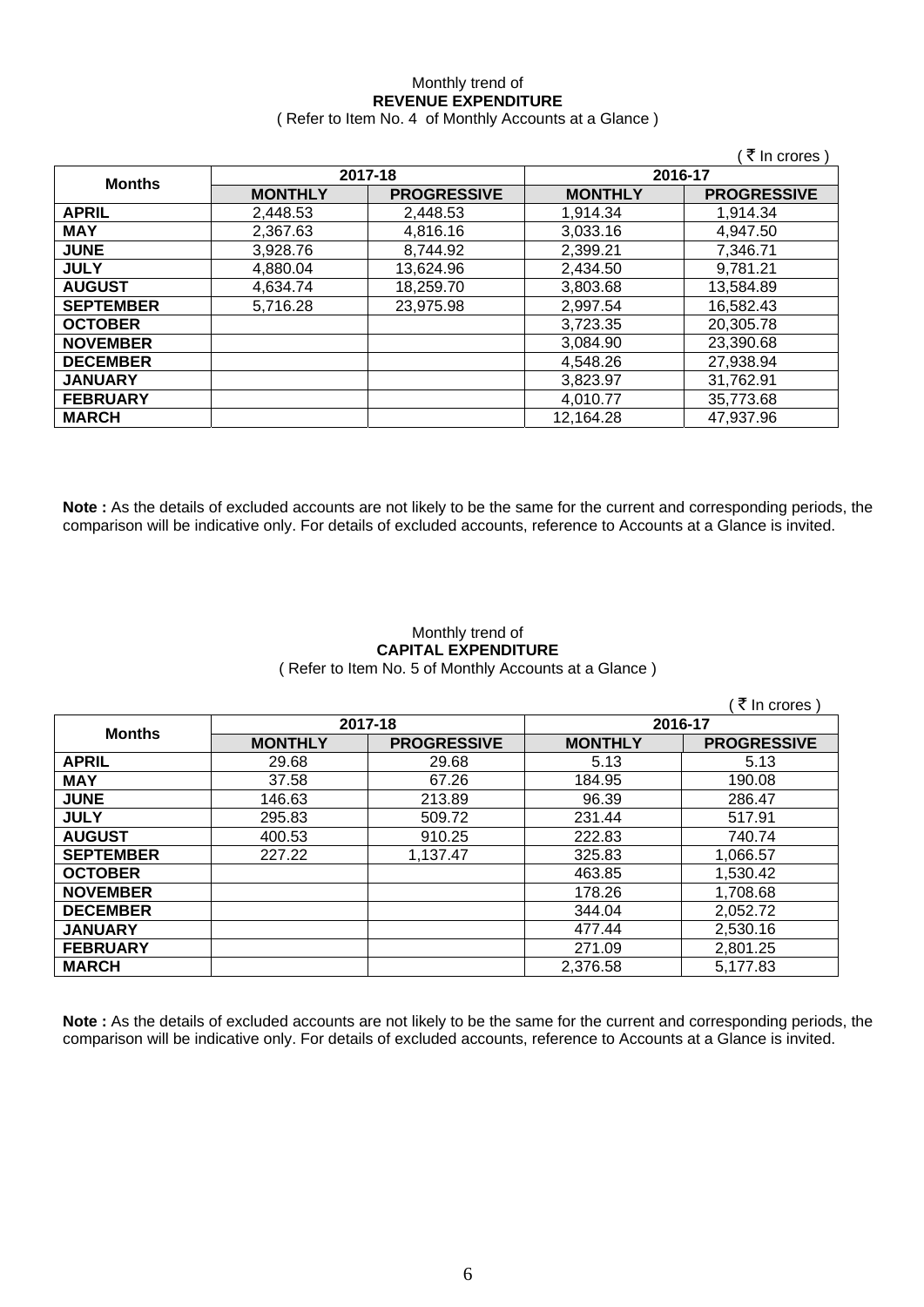# Monthly trend of **TOTAL EXPENDITURE**

|  | (Refer to Item No. 6 of Monthly Accounts at a Glance) |
|--|-------------------------------------------------------|
|--|-------------------------------------------------------|

|                  |                |                    |                | ∶₹ In crores )     |
|------------------|----------------|--------------------|----------------|--------------------|
| <b>Months</b>    | 2017-18        |                    | 2016-17        |                    |
|                  | <b>MONTHLY</b> | <b>PROGRESSIVE</b> | <b>MONTHLY</b> | <b>PROGRESSIVE</b> |
| <b>APRIL</b>     | 2,479.31       | 2.479.31           | 1,919.47       | 1,919.47           |
| <b>MAY</b>       | 2,405.21       | 4,884.52           | 3,218.11       | 5,137.58           |
| <b>JUNE</b>      | 4,075.54       | 8,960.06           | 2,495.75       | 7,633.33           |
| <b>JULY</b>      | 5,176.32       | 14,136.38          | 2,665.95       | 10,299.28          |
| <b>AUGUST</b>    | 5,036.60       | 19,172.98          | 4,026.52       | 14,325.80          |
| <b>SEPTEMBER</b> | 5,946.82       | 25,119.80          | 3,325.66       | 17,651.46          |
| <b>OCTOBER</b>   |                |                    | 4,197.90       | 21,849.36          |
| <b>NOVEMBER</b>  |                |                    | 3,263.71       | 25,113.07          |
| <b>DECEMBER</b>  |                |                    | 4,955.55       | 30,068.62          |
| <b>JANUARY</b>   |                |                    | 4,335.41       | 34,404.03          |
| <b>FEBRUARY</b>  |                |                    | 4,599.90       | 39,003.93          |
| <b>MARCH</b>     |                |                    | 14,611.27      | 53,615.20          |

**Note :** As the details of excluded accounts are not likely to be the same for the current and corresponding periods, the comparison will be indicative only. For details of excluded accounts, reference to Accounts at a Glance is invited.

#### Monthly trend of **LOANS AND ADVANCES DISBURSED**  ( Refer to Item No. 7 of Monthly Accounts at a Glance )

( $\bar{\tau}$  In crores) **Months 2017-18 2016-17 MONTHLY PROGRESSIVE MONTHLY PROGRESSIVE APRIL** 1.10 1.10 0.00 0.00 **MAY** 0.00 1.10 0.00 0.00 **JUNE** 0.15 1.25 0.15 0.15 **JULY** 0.45 1.70 0.01 0.16 **AUGUST** 1.33 3.03 0.01 0.17 **SEPTEMBER** 3.32 6.35 2.29 2.46 **OCTOBER** | 10.70 | 13.16 **NOVEMBER** | 13.71 **DECEMBER** 63.25 76.96 **JANUARY** 34.00 110.96 **FEBRUARY** 429.00 **MARCH** 70.41 499.41